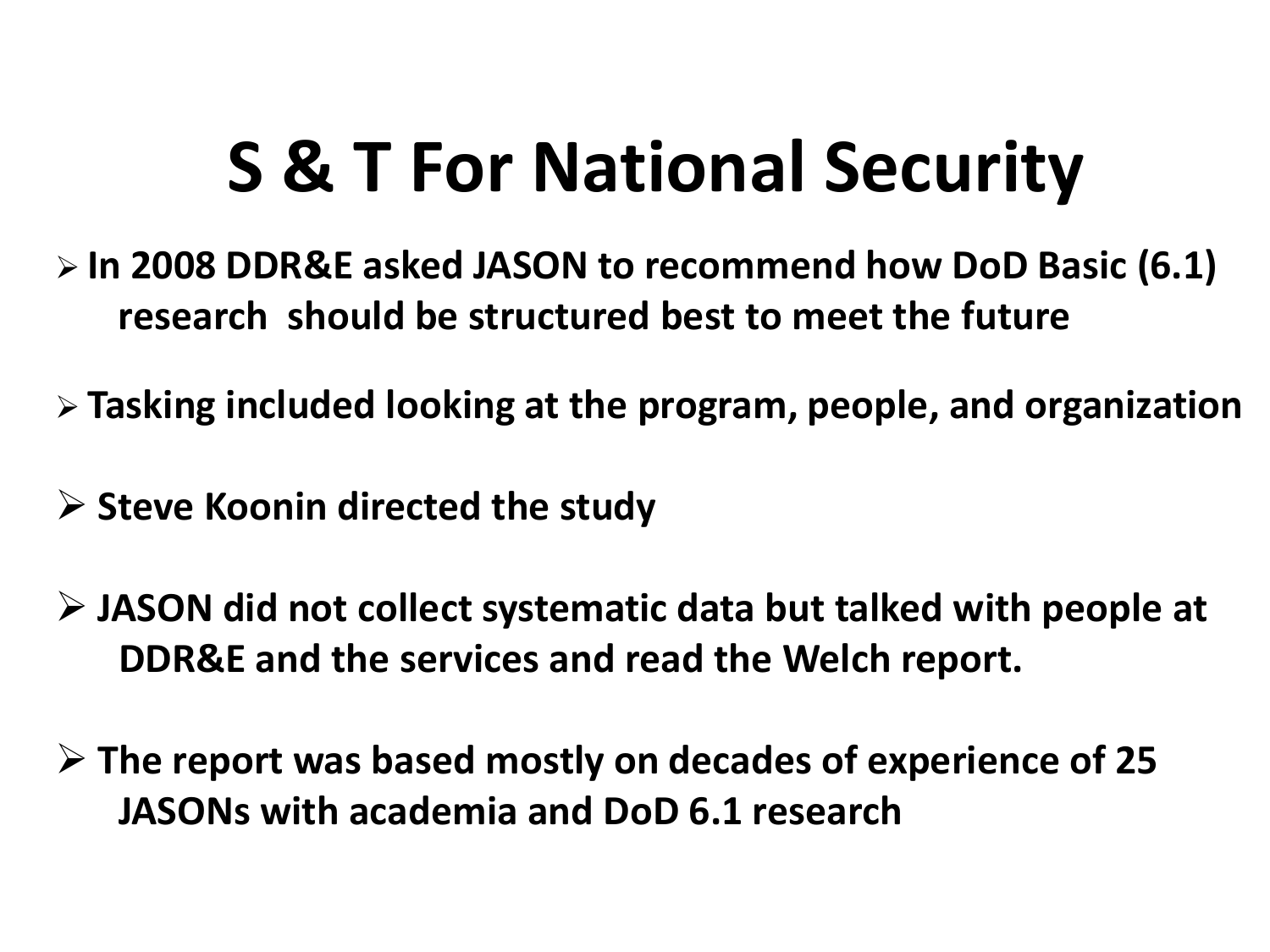# **Rationale for DoD Basic Research**

- **Some fields are unique to DoD**
- **Other fields yield benefits for wise DoD support**
- **Basic researchers are needed to identify & utilize**
	- **best foreign basic research**
- **Two fallacies**
	- **"Why invest when Net Present Value is so low?"**
	- **"Let someone else pay & we'll reap the rewards."**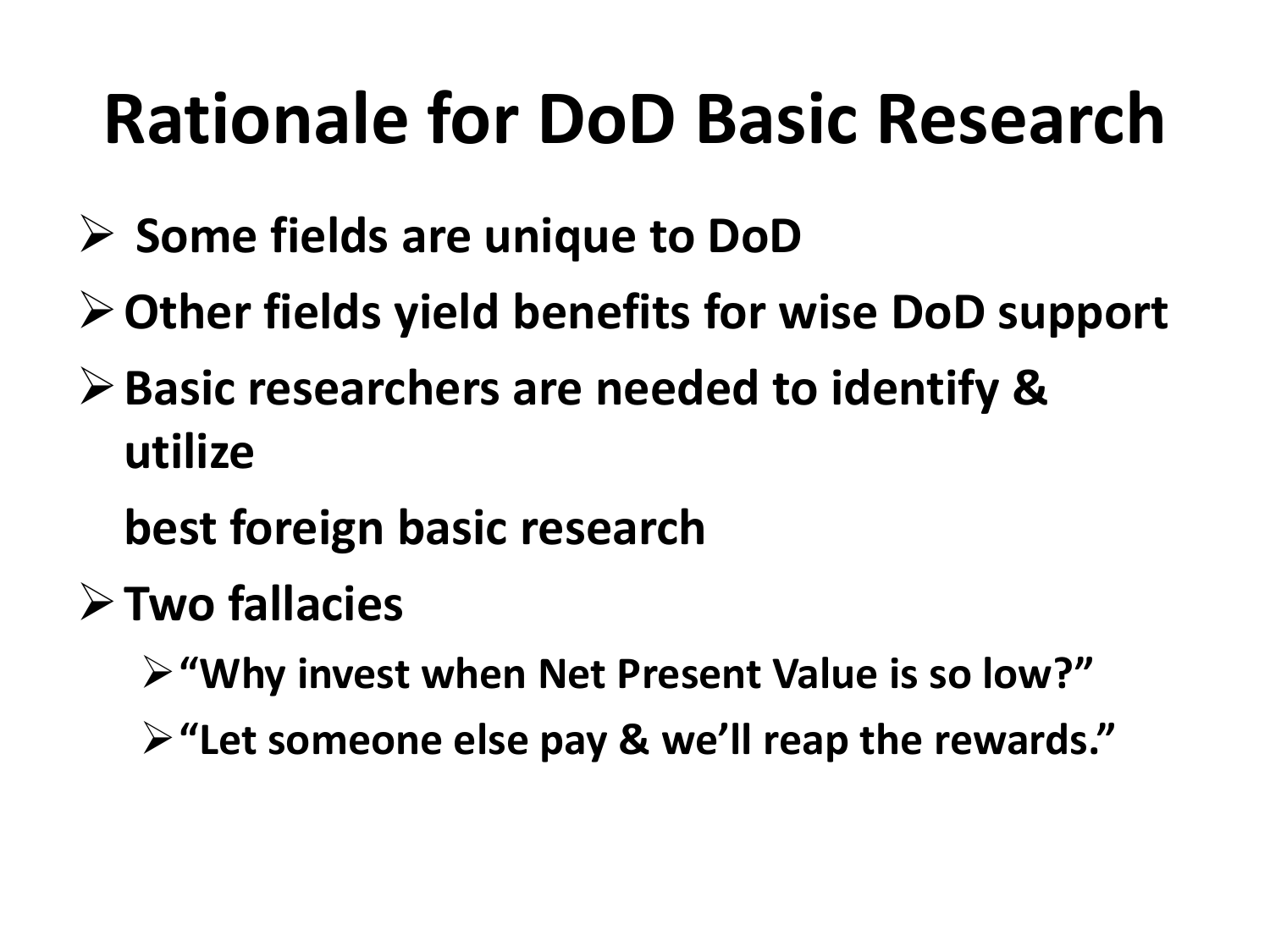# **Program Observations**

- **Important program aspects are "broken"**
- **Significant basic (6.1) funding supports applied work, using DoD's definitions**
- **Work is often good but yields only incremental advances**
- **Shift in emphasis done by the services, with no critical review or redirection by DDR&E**
- **Common management of 6.1 – 6.3 is bad practice**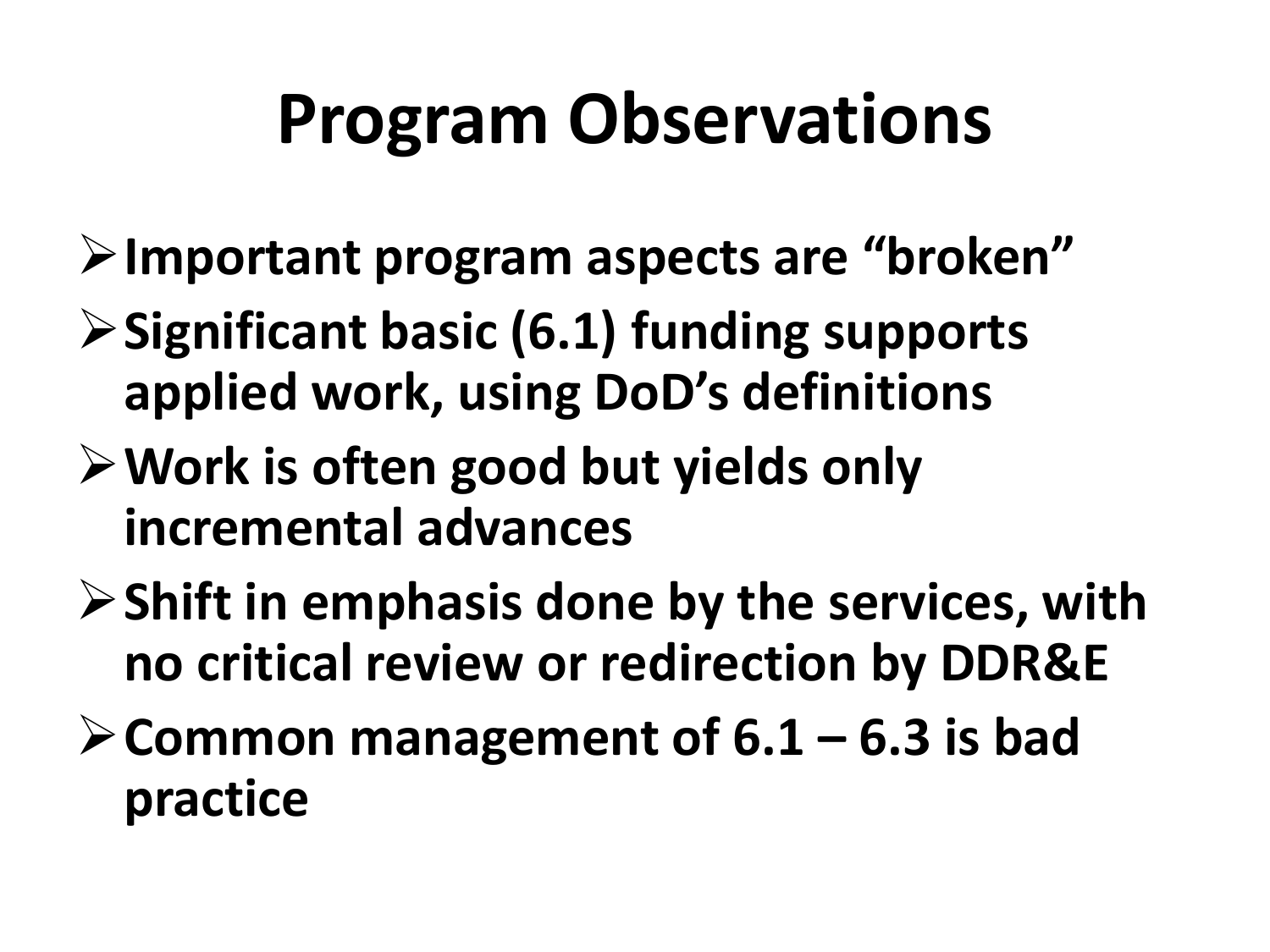#### **Program Recommendations**

- **Insure 6.1 activities conform to 6.1 definition**
- **Focus on people & areas, not projects**
- **Shift funding to 'core' programs from DRIs**
- **Eliminate large fluctuations in 6.1 funding**
- **Judge 6.1 program managers by quality and number of discoveries rather than solely by obvious 'transitions'**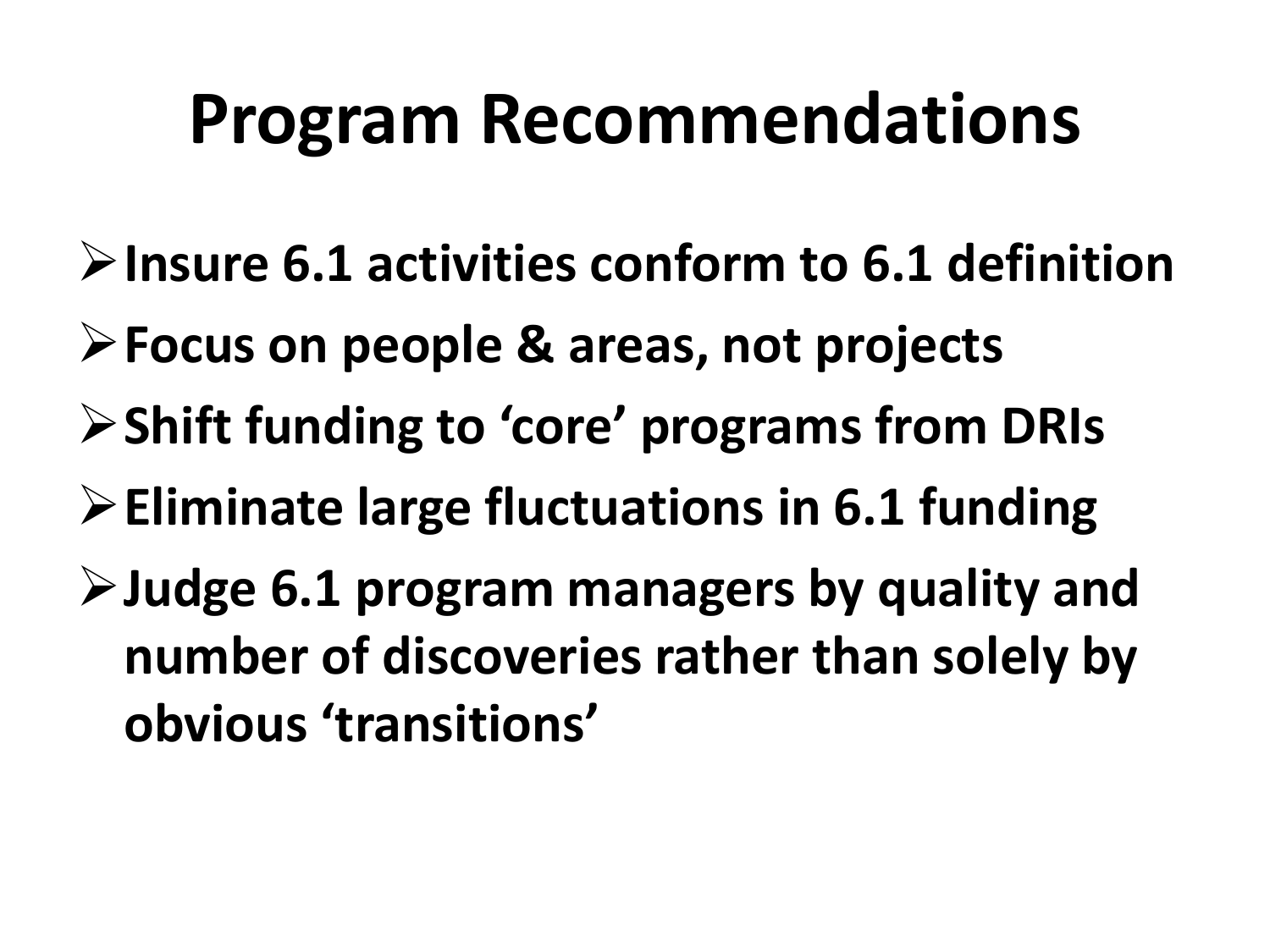# **Personnel Observations**

- **People are paramount, but**
- **Within DoD**
	- **S&T is not a path to high rank in the services**
	- **Program managers lack time & incentive to keep current with some of the best science**
- **Within academia**
	- **DoD is losing contact with large fraction of the best scientists**
	- **DoD is not adequately developing S&T pipeline 150 NDSEG vs 1000 NSF fellowships per year**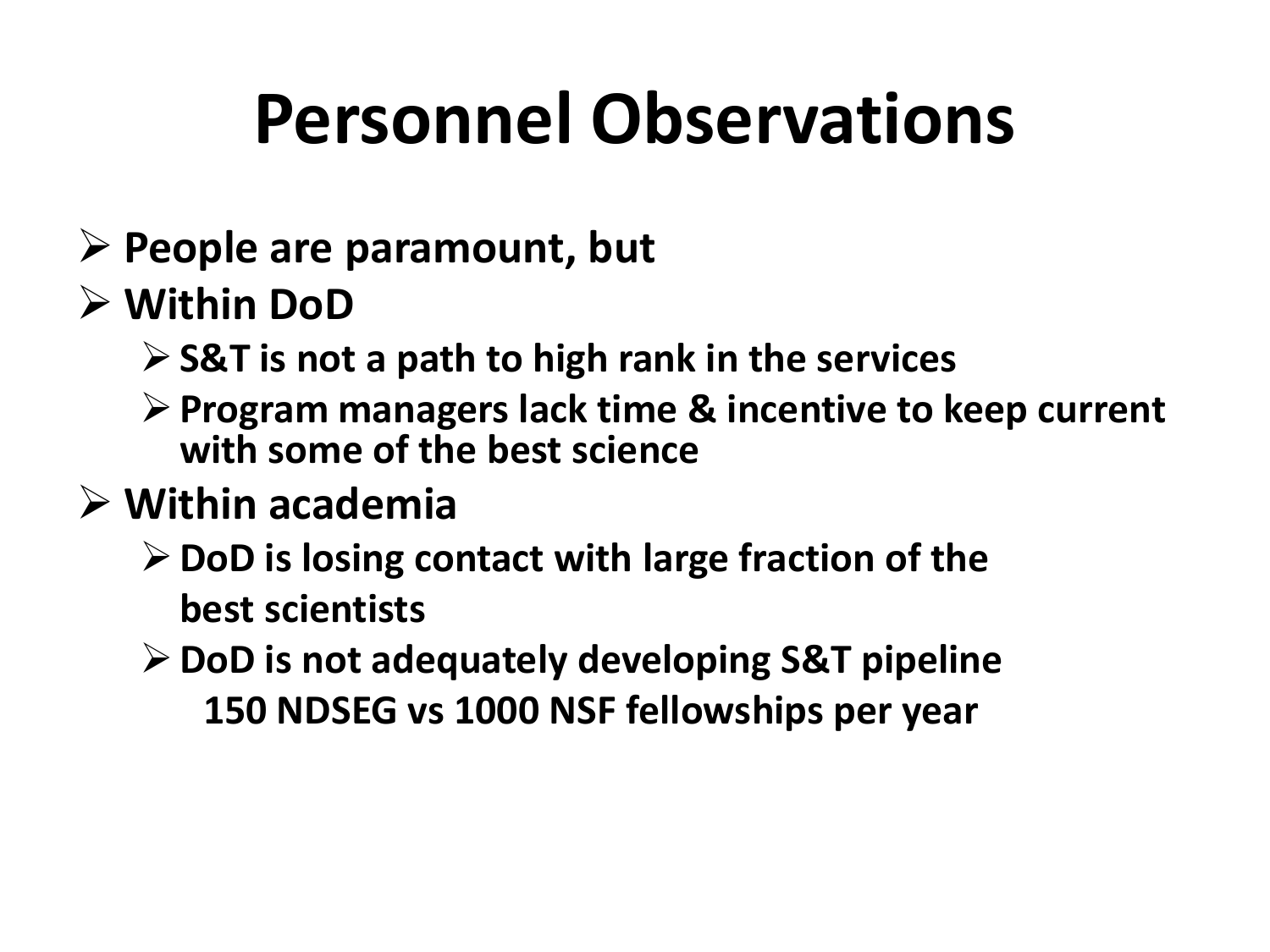#### **Personnel Recommendations**

- **Facilitate advanced S&T degrees for line officers & establish research corps in services**
- **DoD labs should have some researchers closely coupled to broader communities**
- **Better couple supported faculty to DoD problems**
- **Expand the new National Security Faculty Fellowship program**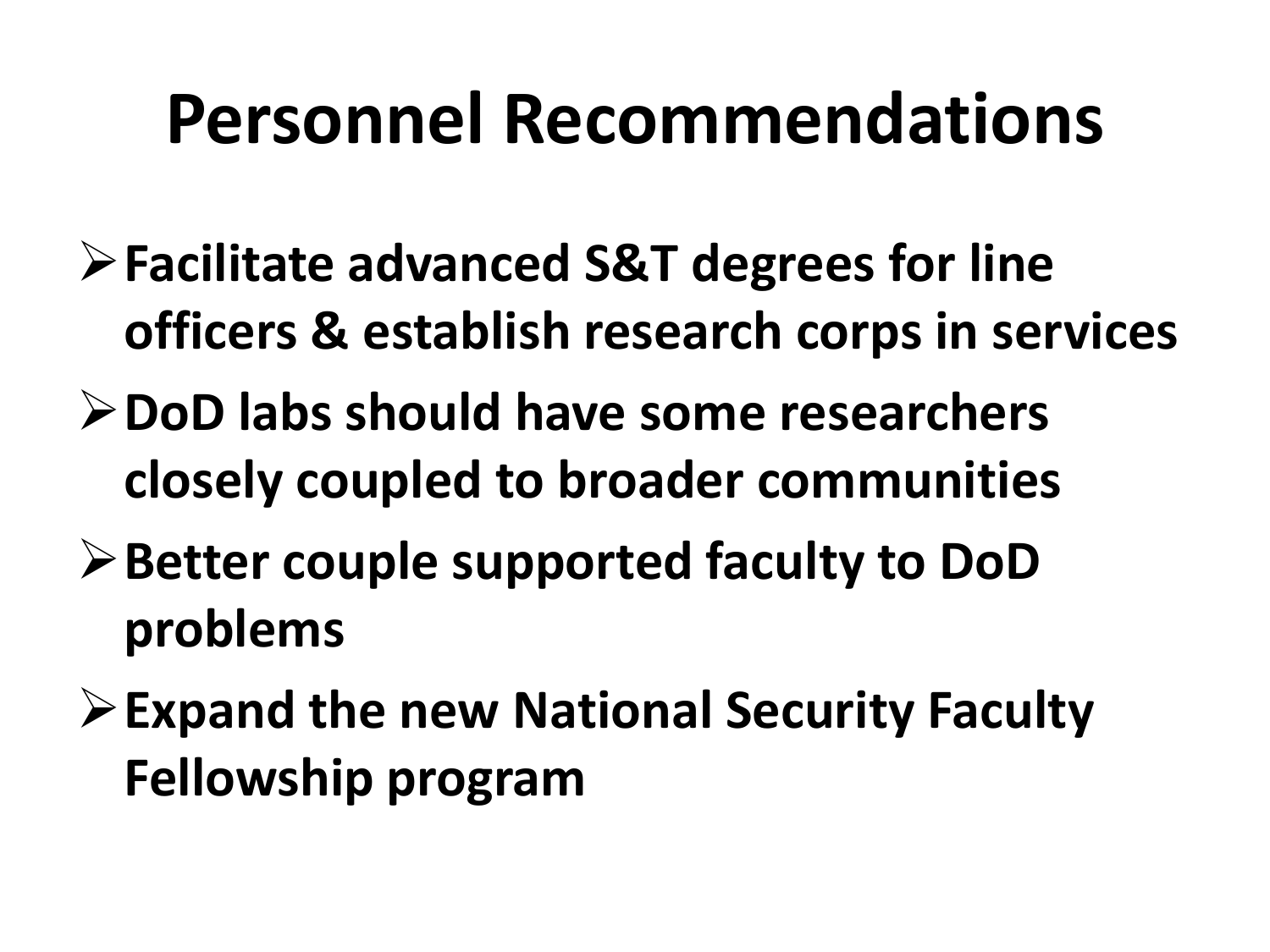# **Organization Observations**

- **DoD is not effectively coordinating & overseeing basic research across the dept. DDR&E is decoupled from the "cash flow" in** 
	- **formulating budgets & spending funds**
- **Increased bureaucracy has diverted program managers from scientific program oversight**
- **DoE labs have similar functions to DoD labs but keep a higher basic research profile**